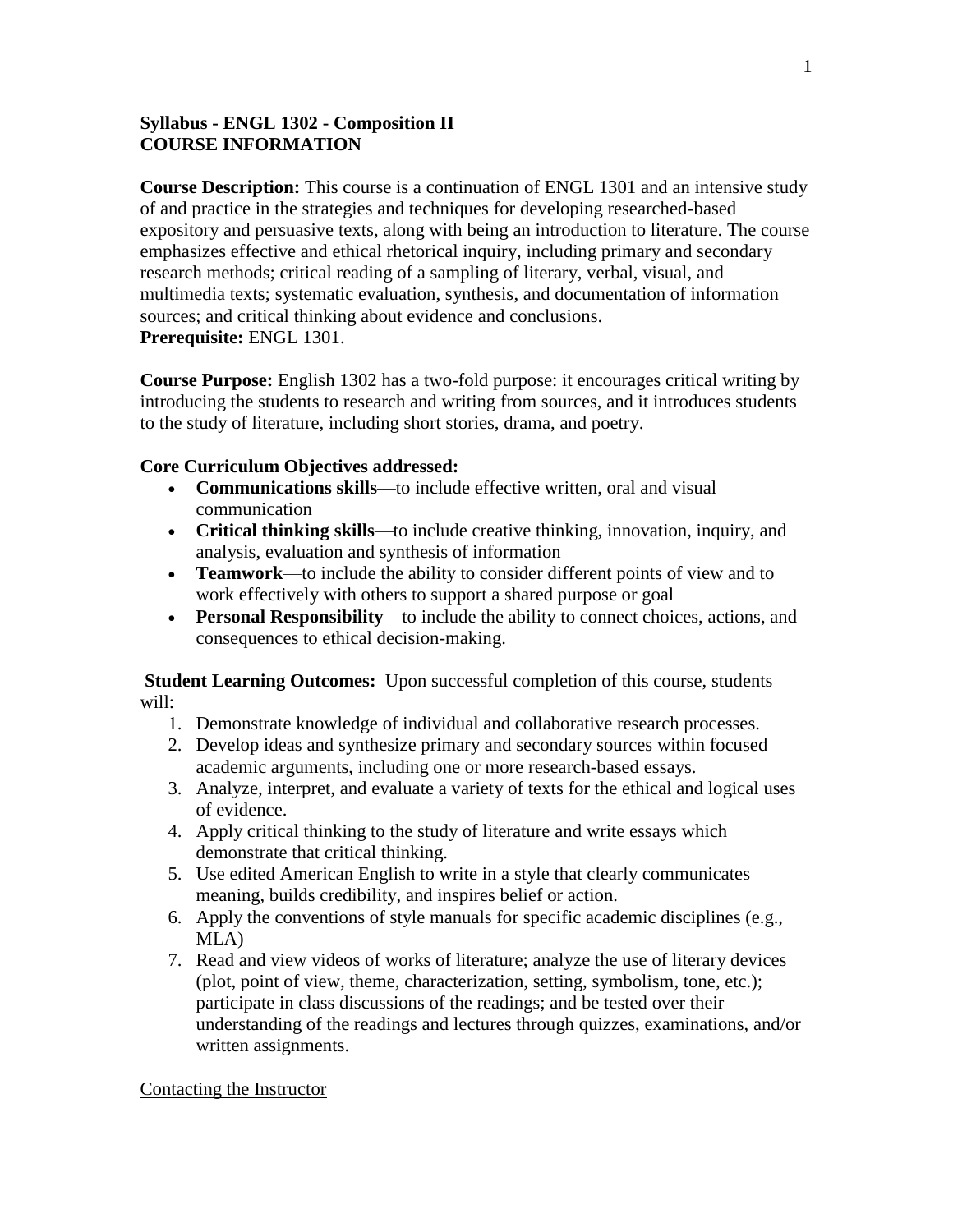**Mrs. Sharon Race, Associate Professor of English**

## **Office Location: Communications Building (CM106) on Levelland Campus Office Hours: Monday through Thursday 1:30-3:00 PM, Friday 10:00 AM-noon, or by appointment**

## **Office Phone: 806-716-2439**

 **Use the Mail link** (located inside our Blackboard ENGL 1302 course under Course Tools) to contact me. I try to answer emails within 24 hours Monday-Thursday and Friday morning.

## **How to send me a Mail message inside our Blackboard English course:**

- 1. Click on Mail under the Course Tools menu on the left side of the screen.
- 2. Click on the Create Message button.
- 3. Click on the TO button and find my name in the Select Recipients box (Sharon Race - Instructor).
- 4. Click on my name and then click on the right arrow to move my name to the Recipient box.
- 5. Scroll down to the message area.
- 6. Type YOUR NAME and the SUBJECT OF YOUR MESSAGE in the Subject box (example: Jane Doe - Question about "Araby").
- 7. Type your message in the message area. Click on the ABC button with the check mark under it to check your spelling.
- 8. Click the Submit button to send your message.
- 9. If you want to make sure a mail message has been sent successfully, check your Sent folder in Mail.

# **REQUIRED TEXTBOOKS AND COMPUTER SOFTWARE**

# One Required Textbook

## *Introduction to Literature: Custom Textbook for Professor Sharon Race, ENGL 1302***.** Boston: Pearson Learning Solutions, 2014.

*\*IMPORTANT: A couple of other instructors have a custom textbook for ENGL 1302 that have the same cover as mine--make sure you DO NOT purchase the textbook for Professor Professor Randy Wall's course. Make sure my name (Professor Sharon Race) is on the front cover.*

Our required textbook can be purchased directly from the South Plains College bookstores on the Levelland Campus, over the phone, or through the SPC bookstore website:

- Levelland Campus Bookstore: 806-716-2397
- Reese Campus Bookstore: 806-716-4690 (call before you go to see if they have the textbook)
- SPC Bookstore website: [http://www.sp-levbookstore.com](http://www.sp-levbookstore.com/)

# Required Computer Programs

 *Internet Browser:* Blackboard is designed to work best with the **Mozilla Firefox** browser. Blackboard experts do not recommend using Internet Explorer 8 or 9 because some users experience browser related problems with Blackboard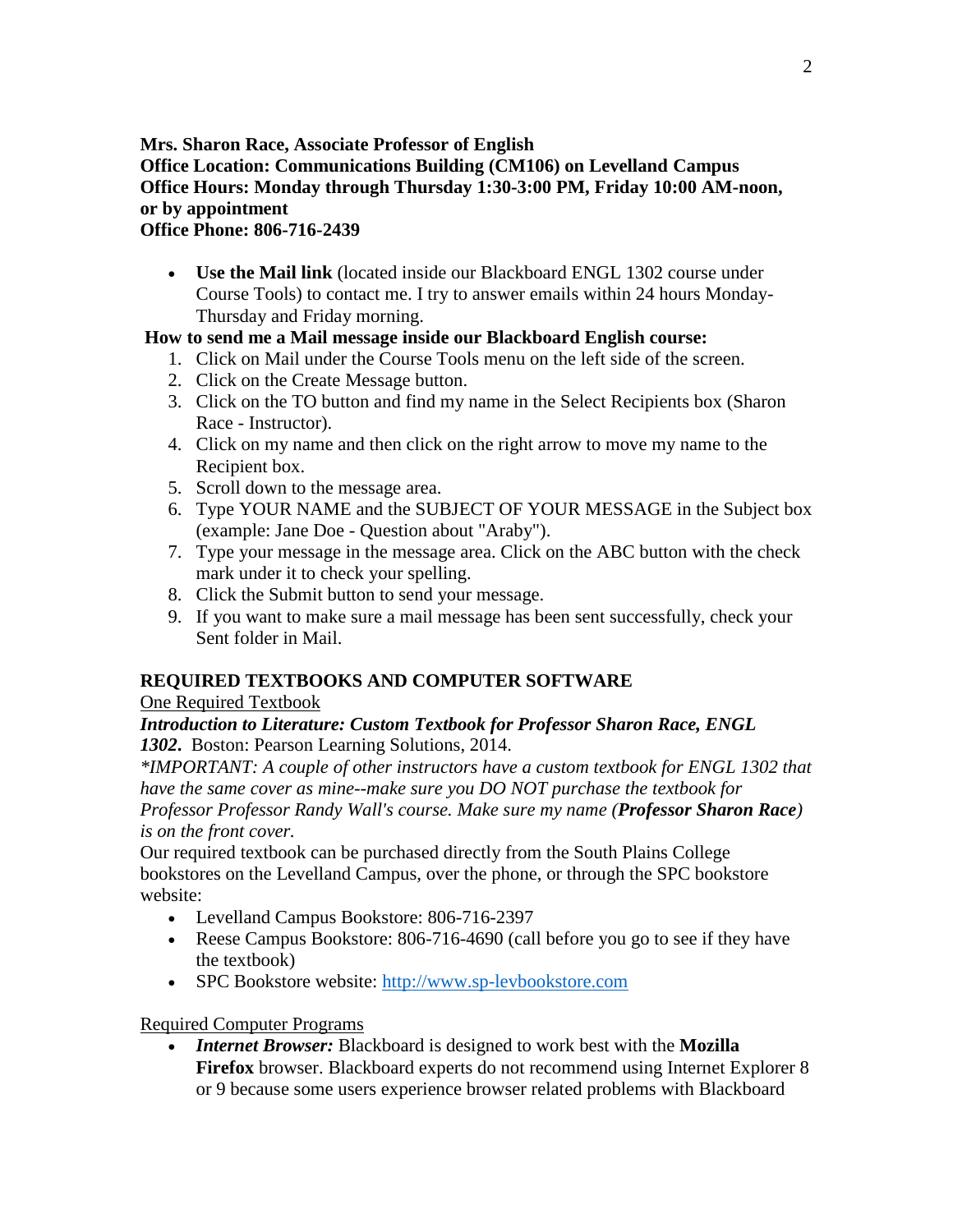when using Internet Explorer 8 or 9. Visit this website for a free download of the Mozilla Firefox browser: <http://www.mozilla.org/en-US/firefox/new/> Mac users may use either Firefox or Safari--both seem to work well with Blackboard.

- *A Word Processing Program*: You will need a good word processing program to create papers for this course. As a member of the SPC community, you have free access to Office 365. Office 365 provides online access to Microsoft Word, Microsoft Excel, Microsoft PowerPoint, and 1TB of free online storage with Microsoft OneDrive. You can use Office 365 online or install to your PC, Mac or mobile device.
	- o To access Office 365, go to <https://www.office.com/GetOffice365> and click the link "Find out if You're Eligible." Complete the registration process with your SPC email address, create a new password, and wait for your online account to be provisioned. This takes a few minutes the first time you login. You can then click the link for the individual application you want to use online, or click the link to install the application to your device.
	- o Another option is to purchase Microsoft Office for Students at a discounted price. This package includes Word, PowerPoint, Excel, and much more. Visit this website to find out more: [http://www.microsoftstore.com/store/msusa/en\\_US/cat/ThemeID.33](http://www.microsoftstore.com/store/msusa/en_US/cat/ThemeID.33363200/categoryID.63433700) [363200/categoryID.63433700](http://www.microsoftstore.com/store/msusa/en_US/cat/ThemeID.33363200/categoryID.63433700)
- *Microsoft PowerPoint* **or** *PowerPoint Viewer:* If your computer does not already have Microsoft Office with Powerpoint, you may download a **FREE** version of PowerPoint Viewer. You can view and print presentations, but you cannot edit them in the PowerPoint Viewer 2007. You may download the **FREE** PowerPoint Viewer from this website: [http://www.microsoft.com/en](http://www.microsoft.com/en-us/download/details.aspx?id=13)[us/download/details.aspx?id=13](http://www.microsoft.com/en-us/download/details.aspx?id=13)
- *Adobe Reader:* Available to download **FREE** from this website:
	- Adobe Reader: <http://www.adobe.com/products/reader.html>

## SPC Google Email for Students

All SPC students are assigned an SPC Google Email account, so if you haven't already, you must go ahead and activate your account. Not only will you need access to your SPC email account to receive TURNITIN digital paper submission receipts for our class, but SPC also sends many important messages to your SPC Google email address.

Your SPC Google Email address

is: *yourSPCusername@students.southplainscollege.edu* (ex.

jsmith1234@students.southplainscollege.edu)

Student email passwords have been set to the SPC default password format. New SPC Password format:

- o Capital first letter of your first name, first four letters of your last name(lowercase), dollar symbol, last four of Social Security Number, exclamation point (!).
- o example: Jsmit\$1234!
- o Note: If no SSN was submitted, substitute 6 digit birthday (mmddyy) in place of 4 digit SSN.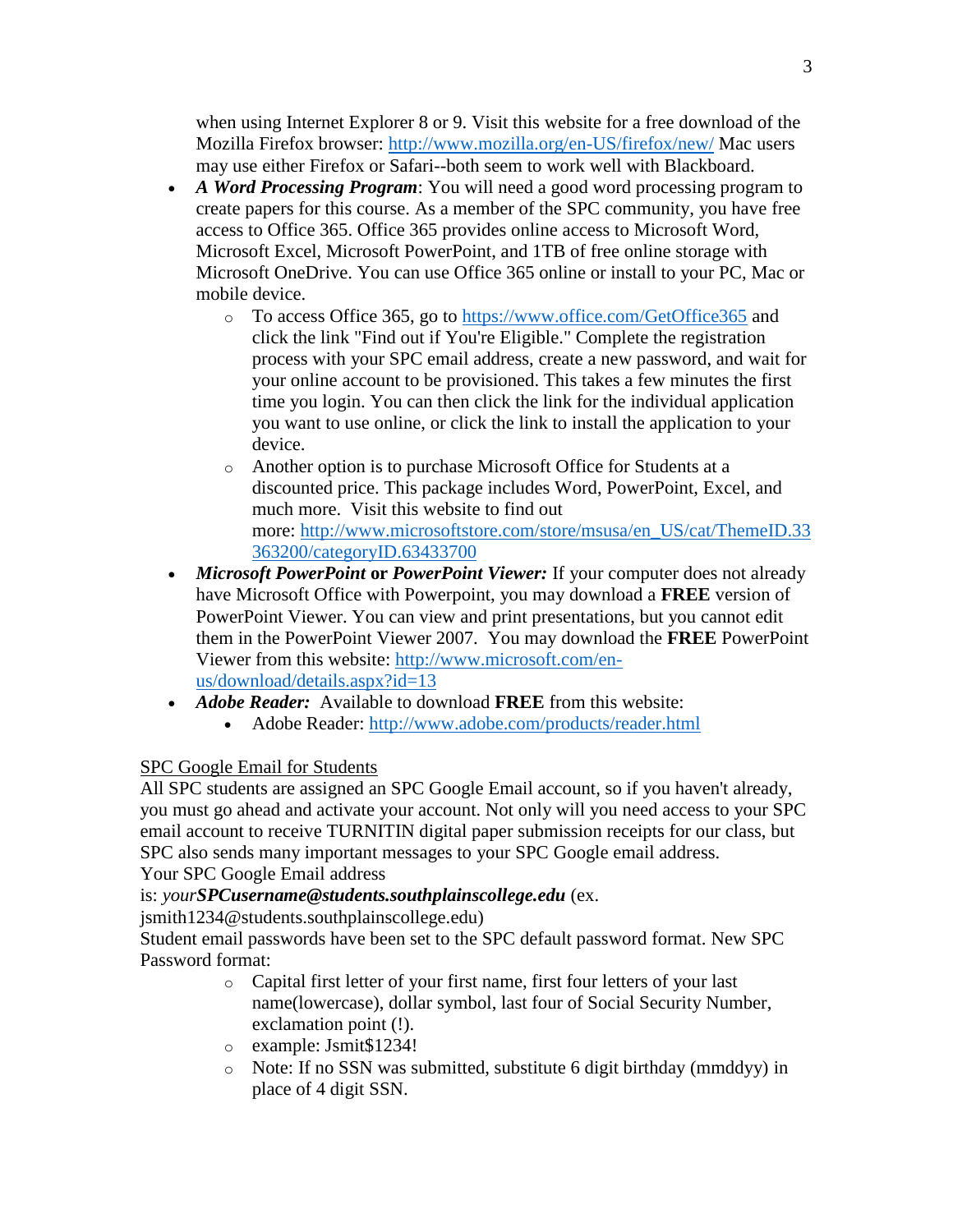### o *If you need help please call the SPC Help Desk at 806-716-2600*

Do not confuse our course Blackboard Mail with your SPC Google Email account; they are separate. *For all communication with me, use Blackboard Mail inside our Blackboard course.*

To access your SPC Google email account, log in to [MySPC](https://myspc.southplainscollege.edu/) and click the [SPC Google](http://mail.students.southplainscollege.edu/)  [Email link.](http://mail.students.southplainscollege.edu/)

You can also access your SPC email account through mobile phone mail apps, such as the Gmail or Outlook app. Check with the SPC Help Desk for assistance: 806-716-2600.

## **[DO THIS NOW: Forward your SPC Google Email to your own personal email](https://myspc.southplainscollege.edu/ICS/)  [account:](https://myspc.southplainscollege.edu/ICS/)**

- 1. Log in to your SPC Google Email account
- 2. Click the settings icon in the upper right hand corner
- 3. Select Mail Settings
- 4. Click the Forwarding Link in the center of the settings bar and add a forwarding address

## **COURSE ORGANIZATION AND POLICIES**

Semester Calendar and Weekly Assignments

- **Calendar & Assignments** is the entry page for ENGL 1302 and is available as a link in the Course Content menu as well. The course material is released in weekly segments (ex. Week 1, Week 2), and each week runs from Tuesday 8 A.M. to Tuesday 8 A.M. of the following week.
- It is very important that you keep up with which week of the semester we are in so you will know when that week's assignments are due. So, for example, let's say that Week 1 begins on Tuesday, January 20; all assignments for Week 1 would be due by 8 A.M. on Tuesday of the following week, January 27.
- Weekly Assignments are normally posted by Tuesday of each week and detail the readings, discussion forums, exercises, quizzes, tests, and papers to be completed. Due dates are normally 8 A.M. on Tuesday of the following week.
- *I recommend you print out the weekly assignment sheets and keep them in a three-ring binder*, *along with all the other handouts you will be getting in this course. Use the assignment sheet as a checklist for the week. To print a Blackboard page, select the text, copy and paste to a Word document, and print.*

## Grades **Grade Calculation: Assignments vary in weight and total 100%**

- Literature Ouizzes and Tests (50%)
	- o Literature Quizzes (35%)
		- Your lowest literature quiz score is dropped. The Grade Center unfortunately does not flag the dropped grade, but it is set to drop the lowest quiz grade from the beginning of the semester. *Midsummer Night* quiz cannot be dropped.
		- o Short Story Exam (8%)
		- o Drama Exam (3%)
		- o Poetry Exam (4%)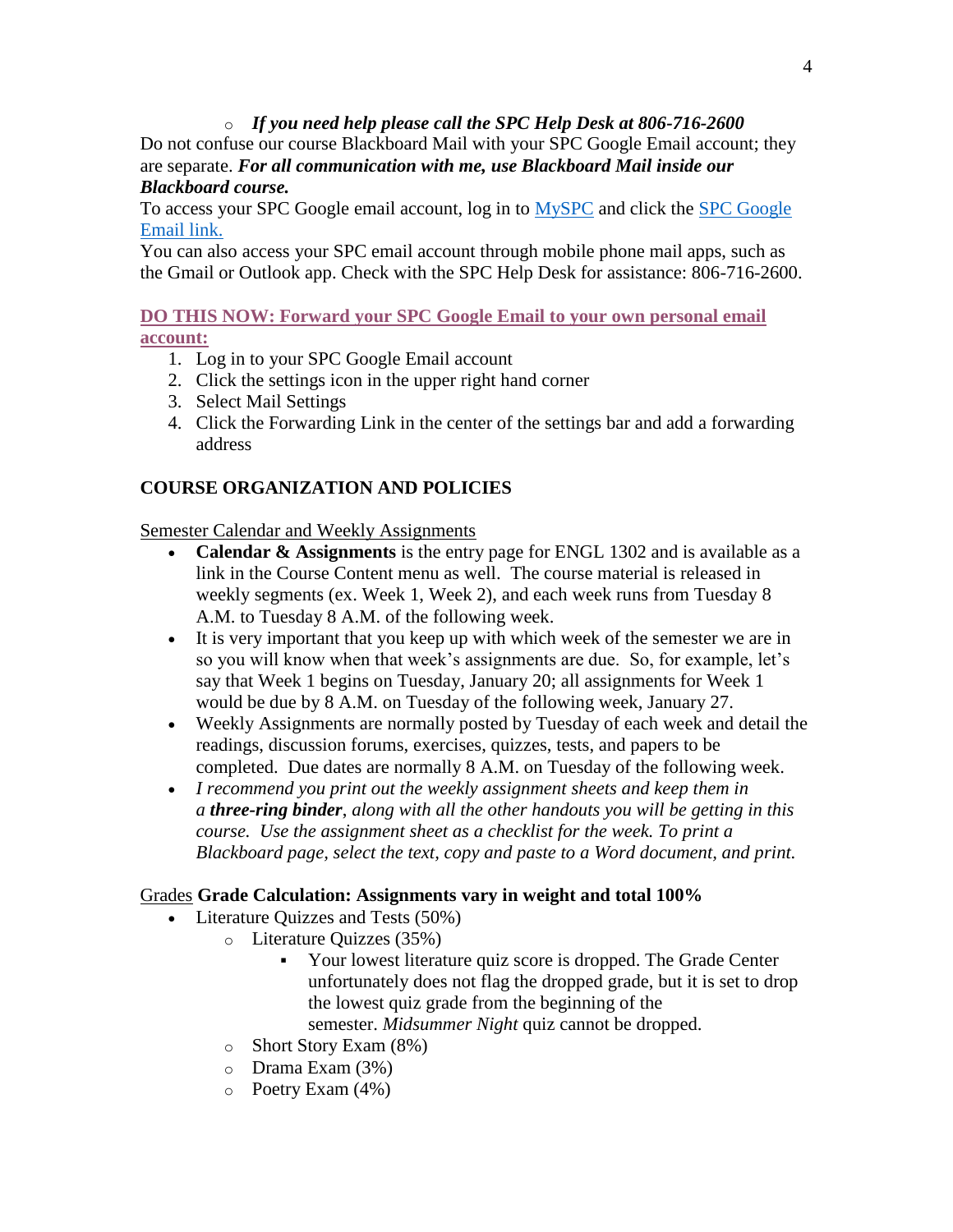- Research and Writing Assignments (50%)
	- o Plagiarism Quiz 1 (2%)
	- o Plagiarism Quiz 2 (2%)
	- o Quotation and Paraphrase Quiz (3.5%)
	- o MLA 8 (2016) Paper Format and Documentation Quiz (3.5%)
	- o Fragments Quiz (1%)
	- o Fused Sentences and Comma Splices Quiz (1%)
	- o Pronouns Quiz (1%)
	- o Misplaced and Dangling Modifiers Quiz (1%)
	- o Apostrophes Quiz (1%)
	- $\circ$  Commas Quiz (1%)
	- o Short Essay Assignment (4.5%)
	- o Article Summary Paper (3.5%)
	- o Character Analysis Essay (7.5%)
	- o Research Paper Outline (2.5%)
	- o Research Paper (15%)
- OPTIONAL EXTRA CREDIT: Earn up to 3 extra points to be added to your final average by completing six extra-credit SmartStarts Quizzes.

#### **Grade Reports:**

• Click on the My Grades link in the Course Tools menu to view your grades and current average. I recommend you do this weekly throughout the semester so you are always aware of your grade status.

#### **Methods of Evaluation:**

- Your work will be evaluated by means of this scoring system: A (90-100); B (80- 89); C (70-79); D (60-69); F (59 and below).
- Blackboard quizzes and parts of the major exams are graded electronically and your grades will be available when I release them.
- Papers can take from one to two weeks to be graded; I will usually notify you through an Announcement when I have finished grading those written assignments. **MAJOR ERRORS are grade killers!** The major errors are fused sentences, comma splices, fragments, subject-verb agreement errors, pronounantecedent agreement errors, pronoun reference errors, three spelling/wrong word errors. Here's how major errors can affect your papers: if your paper has great content and contains no major errors, it could earn an A. Great content with one or two major errors would earn a B; great content with three or four major errors earns a C; five or six major errors drops it to a D; seven or more major errors receives a failing grade. In other words, don't let MAJOR ERRORS prevent your papers from earning the scores that your great content deserves! The absence of major errors, on the other hand, does not guarantee a good grade; content, organization, development, etc. must also be exemplary.

#### **Essay Assessment Guidelines:**

**"A" Essay (Superior)** To earn an "A," a paper meets all of the criteria below:

1. The paper fulfills all the basic requirements of the assignment (for example, topic, purpose, length, format).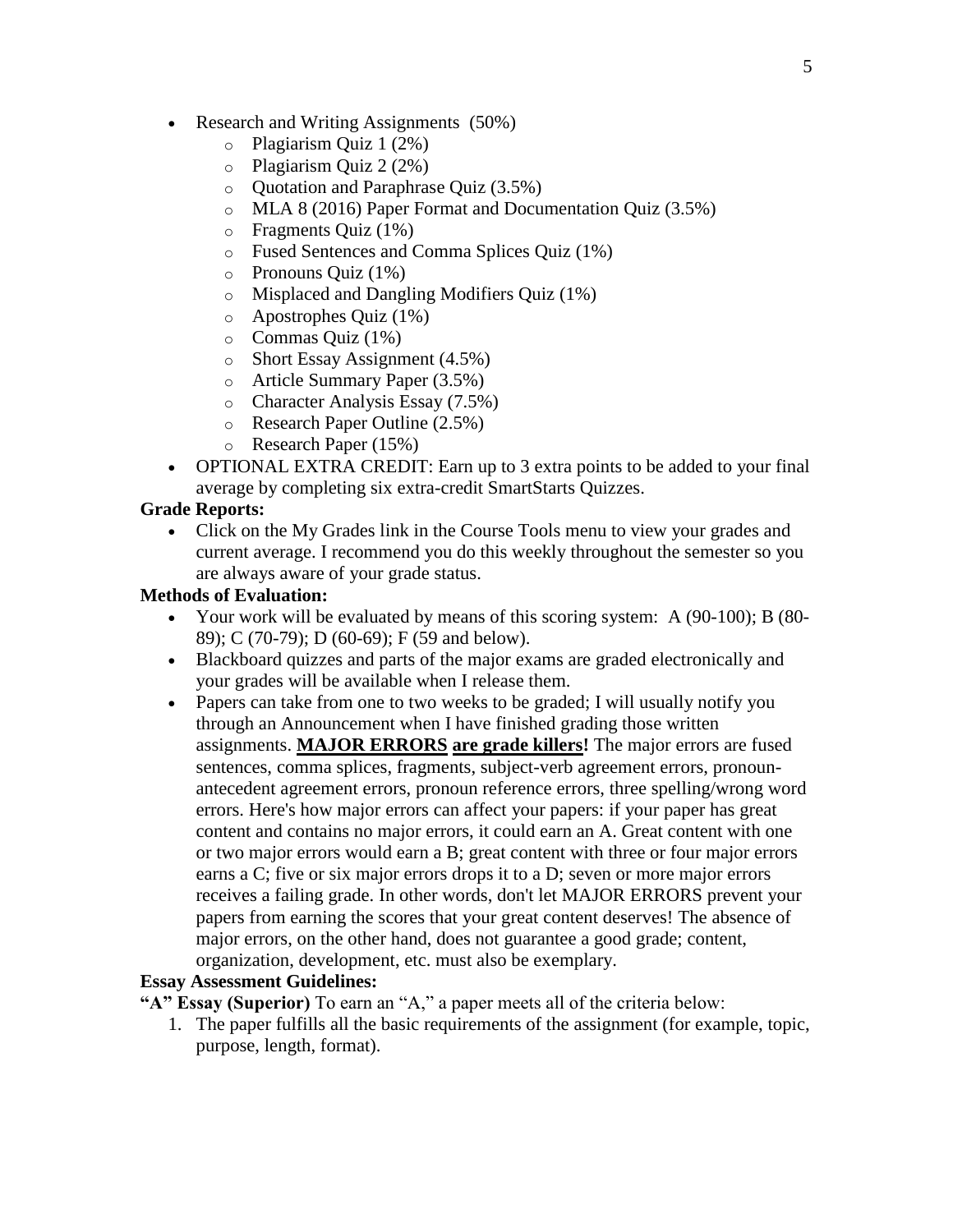- 2. **Unity:** The paper states a clear thesis, all topic sentences strongly support the thesis, and body paragraphs are unified around their topic sentences. The essay conveys a clear purpose and is tailored to a distinctive audience.
- 3. **Support**: Body paragraphs contain abundant, fresh details and examples that provide specific, concrete, logical evidence. If sources are required, the paper accurately integrates and correctly documents credible source material to add insight, sophistication, and complexity to the paper's ideas.
- 4. **Coherence:** The organization of the paper is excellent and logical (emphatic order, chronological order, etc.), transitions are sophisticated, and the paper exhibits mastery of basic components (introduction, conclusion, and body paragraph structure).
- 5. **Sentence Skills:** The paper contains no major errors (fragment, fused sentence, comma splice, subject-verb agreement, pronoun reference or agreement, verb form) and is virtually free of other grammar, spelling, wrong word, punctuation, mechanical, or point of view errors. Word choice and sentence variety (simple, compound, complex) are effective and powerful.

**"B" Essay (Strong)** To earn a "B," a paper meets all of the criteria below:

- 1. The paper fulfills all the basic requirements of the assignment (for example, topic, purpose, length, format).
- 2. **Unity:** The paper states a clear thesis, all topic sentences directly support the thesis, and body paragraphs display unity. The essay conveys good awareness of purpose and audience.
- 3. **Support**: Body paragraphs are well-developed with specific details, examples, and sound logic. If sources are required, the paper accurately uses and correctly documents credible source material to supplement its ideas.
- 4. **Coherence:** The organization of the paper is clear and helpful, transitions are helpful, and the paper exhibits strong basic components (introduction, conclusion, and body paragraph structure).
- 5. **Sentence Skills:** The paper contains no more than two major errors (fragment, fused sentence, comma splice, subject-verb agreement, pronoun reference or agreement, verb form) and very few other grammar, spelling, wrong word, punctuation, mechanical, or point of view errors. Word choice and sentence variety are strong.

**"C" Paper (Acceptable)** To earn a "C," a paper meets all of the criteria below:

- 1. The paper fulfills all the basic requirements of the assignment (for example, topic, purpose, length, format).
- 2. **Unity:** A thesis is stated but may lack a strong claim or be obvious or predictable; topic sentences adequately support the thesis. One error in paragraph unity may occur. The essay's purpose and audience are adequately conveyed.
- 3. **Support**: Body paragraphs contain relevant details or logical reasons but need more specific examples/evidence. If sources are required, credible outside sources are usually integrated and cited correctly.
- 4. **Coherence:** Organization of ideas is satisfactory, transitions are logical, and the paper indicates competence in basic components (introduction, conclusion, and body paragraph structure).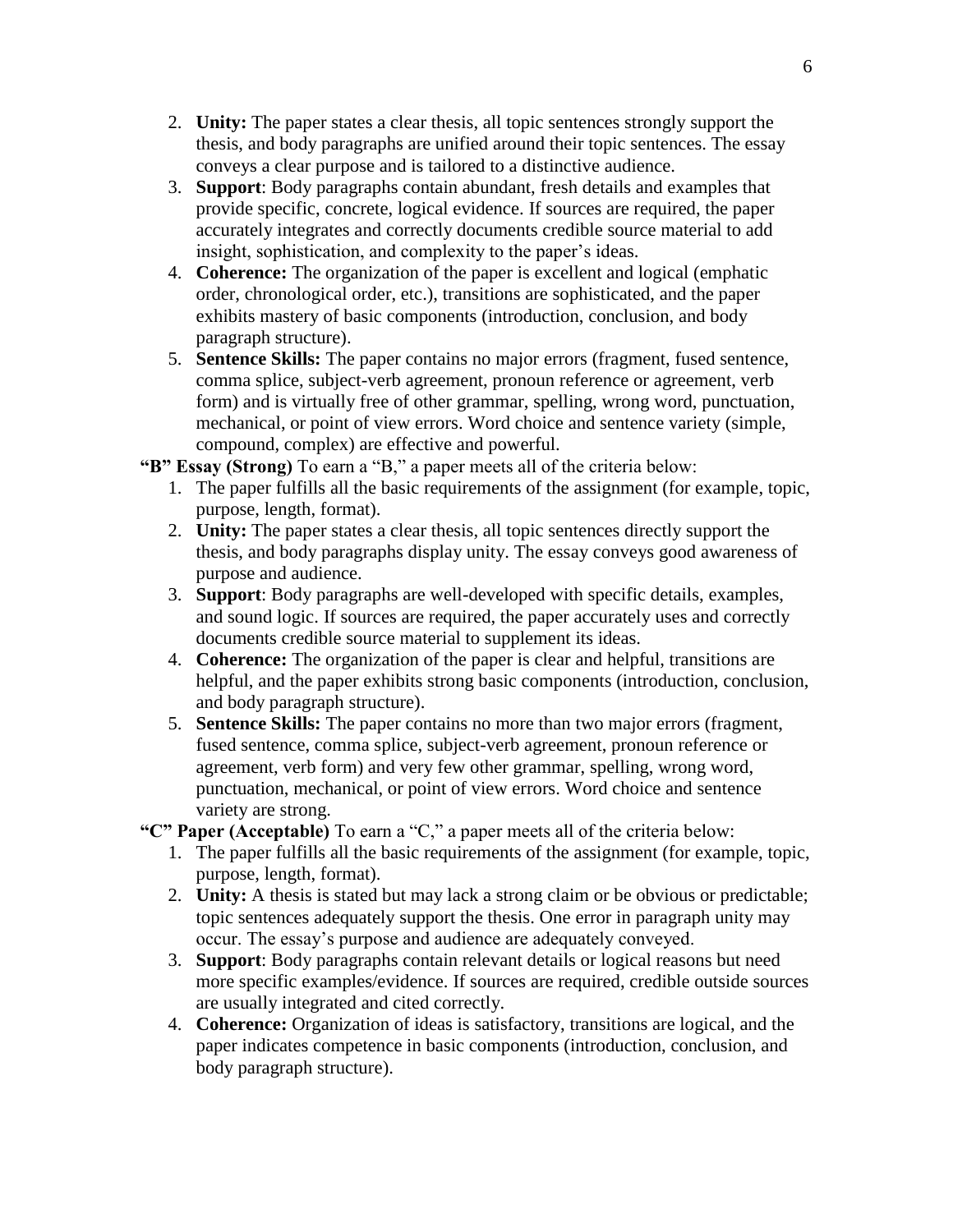5. **Sentence Skills:** The paper contains no more than four major errors (fragment, fused sentence, comma splice, subject-verb agreement, pronoun reference or agreement, verb form). Some other grammar, spelling, wrong word, punctuation, mechanical, or point of view errors are present but not distracting. Word choice and sentence variety are strong.

**"D" Paper (Developing)** To earn a "D," a paper will exhibit *one or more* of the weaknesses below:

- 1. The paper only partially fulfills one or more of the basic requirements of the assignment (for example, topic, purpose, length, format).
- 2. **Unity:** The thesis may announce the topic but no claim, contain more than one idea, or be too vague, too broad, or too narrow. Topic sentences are not tied to the thesis. Two errors in paragraph unity may occur. Essay conveys little awareness of audience or purpose.
- 3. **Support**: Details are sparse or vague and consist of generalizations, clichés, or repetition. If applicable, sources are insufficient and/or not always integrated or cited correctly.
- 4. **Coherence:** Organization is attempted but disjointed or confusing; transitions are sparse. The paper indicates awareness of but not competence in basic components (introduction, conclusion, and body paragraph structure).
- 5. **Sentence Skills:** The paper contains no more than six major errors (fragment, fused sentence, comma splice, subject-verb agreement, pronoun reference or agreement, verb form). Several other grammar, spelling, wrong word, punctuation, mechanical, or point of view errors distract from the content. Informal word choices occur with little or no variety in sentence type and length.

**"F" Paper (Unacceptable)** To earn an "F," a paper will exhibit *one or more* of the weaknesses below:

- 1. The paper fails to fulfill one or more of the basic requirements of the assignment (for example, topic, purpose, length, format).
- 2. **Unity:** The thesis is illogical, incomplete, or missing, so the essay lacks focus on one central idea. Topic sentences are missing, so body paragraphs lack unity. The essay ignores the purpose and audience.
- 3. **Support**: Details are illogical, irrelevant, or missing from body paragraphs. If sources are required, the paper fails to use sources, does not meet the minimum source requirements, uses source material inaccurately, uses sources that are not credible, fails to document fully or correctly, and/or includes plagiarism.
- 4. **Coherence:** Organization is incoherent, transitions are missing or illogical, or the paper indicates lack of competence in basic paper components (for example, lack of introduction and/or conclusion, lack of paragraphing).
- 5. **Sentence Skills:** Seven or more major errors (fragment, fused sentence, comma splice, subject-verb agreement, pronoun reference or agreement, verb form) occur with numerous other grammar, spelling, wrong word, punctuation, mechanical, or point of view errors. Word choice is often inaccurate, immature, or inappropriate. Multiple sentence structure/syntax errors make the paper difficult or almost impossible to read. If one type or a combination of types of errors, regardless of whether they are major or minor, seriously affects the readability of a paper, it will receive an "F"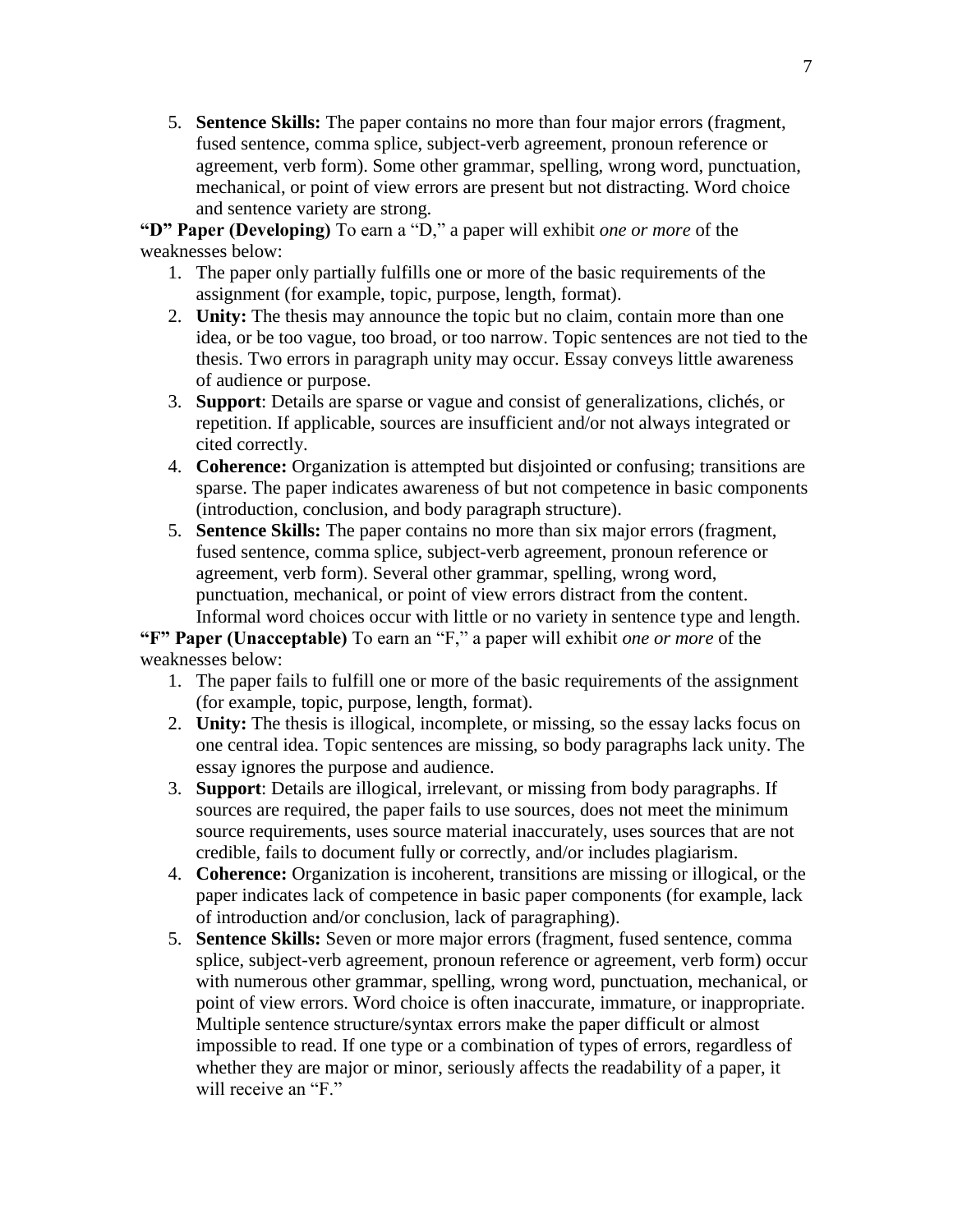#### **Turnitin:**

- Turnitin is listed as a link under the Course Content menu. Turnitin is the link you will use to submit papers and essays. Written assignments will need to be formatted according to MLA 8th edition (2016) style.
- Turnitin accepts files saved in the following formats: Microsoft Word, WordPerfect, Rich Text Format (.rtf file ending), and PDF. Turnitin does NOT accept Microsoft Works documents. Do not submit Text documents (.txt file ending) because they will not retain the proper MLA formatting.
- Once your paper has been graded, click on the View/Submit link to view my comments and marks on each submission.

### How to Submit a Paper to TURNITIN:

- 1. TURNITIN accepts several different file formats, but the two best ones seem to be Microsoft Word and Rich Text Format. If you don't have Microsoft Word (**.doc** or **.docx**file ending), save your paper as a Rich Text Format file. It will have an *.RTF* file ending. *Microsoft Works* files are NOT compatible with TURNITIN.
- 2. Click on the **TURNITIN** link in the Course Content menu on the left.
- 3. Click on the **View/Complete** link under the assignment you wish to submit.
- 4. Make sure the option is set to submit paper by **single file upload** (do not use cut and paste)
- 5. In the drop-down menu under author, select your name > type your legal first and last name > type assignment name as your submission title
- 6. Browse for and double click the file containing your essay.
- 7. Click the **Upload** button.
- 8. Next you will see a screen that gives a preview of your paper. Check to see that you have submitted the correct file, but do not be alarmed if the formatting appears to be messed up. The formatting is usually fine when I view the paper in TURNITIN Feedback Studio.
- 9. **IMPORTANT STEP: Click the Confirm button below the preview.**
- 10. The next screen says: "Congratulations your submission is complete! **This is your digital receipt. VERY IMPORTANT LAST STEP: Take a screen shot of this digital receipt with your computer or take a photo with your phone camera and save it, OR print a copy of this receipt from within the Document Viewer (instructions are below).**
- 11. Save and/or print a copy of the digital receipt, so you will have documentation that your paper was submitted correctly before the deadline. It happens from time to time that TURNITIN gives a "successful submission" message, but the paper does not actually submit properly, so **to prove that you submitted your paper before the deadline, you must have this receipt for documentation**. See the instructions below for how to save/print your digital receipts.
- 12. You may resubmit the paper multiple times before the deadline if you suddenly discover an error you need to fix.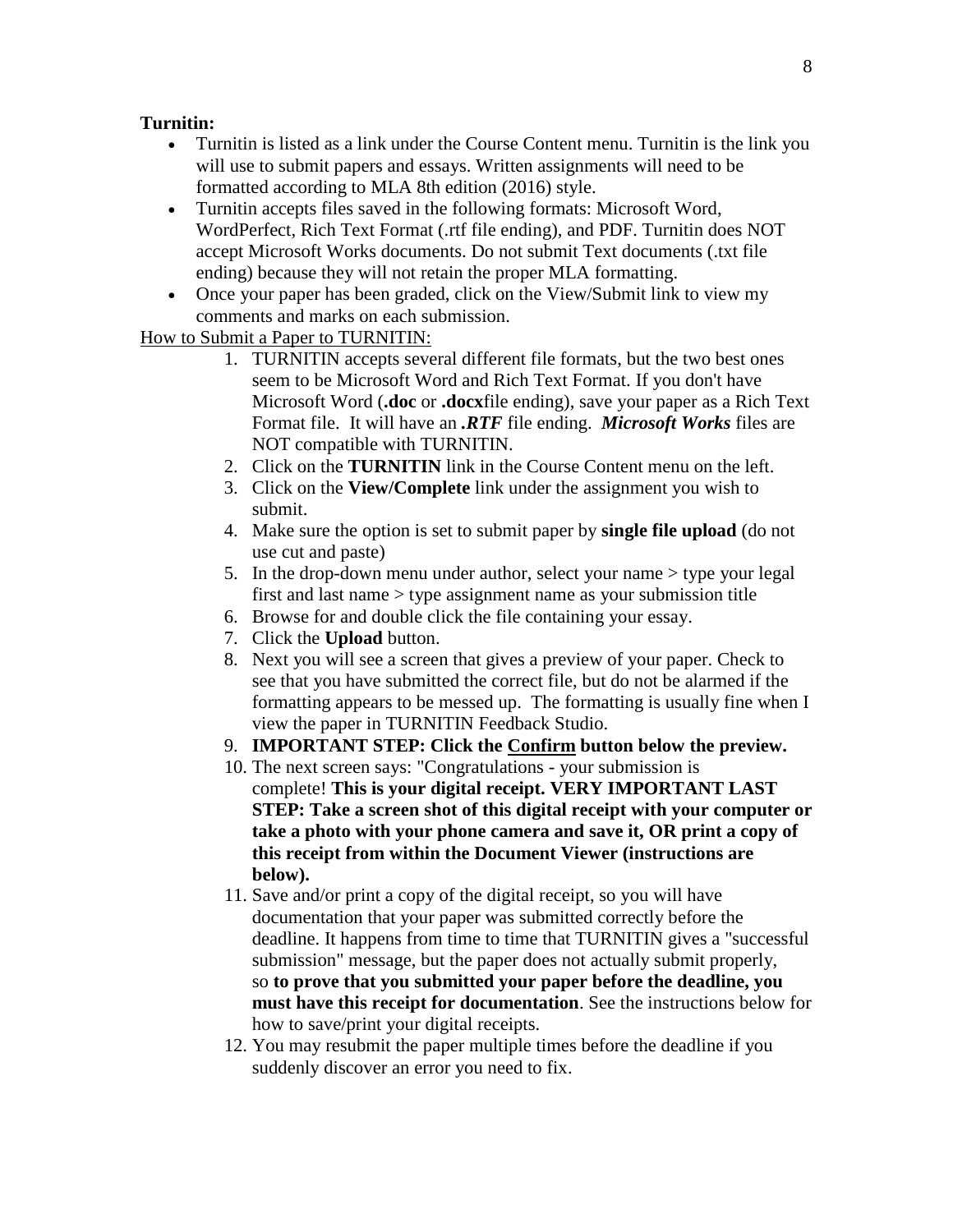13. After the paper is graded, be sure to open up your paper again in TURNITIN to view my comments and marks.

REQUIRED: To avoid a zero on a paper, ALWAYS confirm that your papers submit successfully to TURNITIN by SAVING and PRINTING Your TURNITIN Digital Receipt:

- 1. From time to time, TURNITIN will display a successful submission screen after you submit a paper, but the paper did not actually go through properly. **You MUST have a way to prove that you submitted the paper before the deadline, and a digital receipt is the documentation you must have.** The digital receipt is an automated response to**successful** submissions. As soon as you see the message on the screen that your paper has been successfully submitted, use your computer to take a screen shot of the message, or use your phone camera to take a picture. If you don't get a "successful submission" message from TURNITIN, you will need to try again until it is successful.
- 2. The digital receipt is also e-mailed to your South Plains College Google email address, as well as appearing on screen after you submit. Immediately, check your South Plains College Google e-mail account, including your junk, bulk, or deleted folders (it is sometimes filtered as spam) for the digital receipt mail. If you do not see a digital receipt, then your submission was **not** likely received by TURNITIN, and you will need to resubmit your paper immediately.
- 3. Another method of saving your digital receipt is to download and print it following the steps below:
	- 1. Navigate to your TURNITIN submission (click on Go to Assignment Inbox) and open it using the Document Viewer (eg. view the Originality Report).
	- 2. Click on the "printer" icon in the far left corner of the Document Viewer. The icon is located next to the "information" icon.
	- 3. Select the "Download PDF of Digital Receipt for printing" option.
	- 4. A window may appear asking you to save the file. Please note where you save the file on your computer. **The Digital Receipt will be saved as a PDF file.**

Many students make the mistake of uploading the paper and thinking it's done. There is a second step, which is to confirm submission. If the second step isn't confirmed, the paper will not be submitted, and there will be no digital receipt. Without a digital receipt, you cannot prove that you submitted your paper before the deadline, and I don't accept late papers.

## **MLA 8th Edition (2016) Documentation Style:**

- All papers must be formatted according to **MLA 8th edition (2016)** style. Our textbook contains a section on MLA style and documentation, but don't use it. It is the 7th edition (2009) information, so it is outdated.
- For MLA 8th edition (2016) documentation and bibliography guidelines, click on the **MLA 8 (2016) Style** link under Course Tools.

## **Late Work:**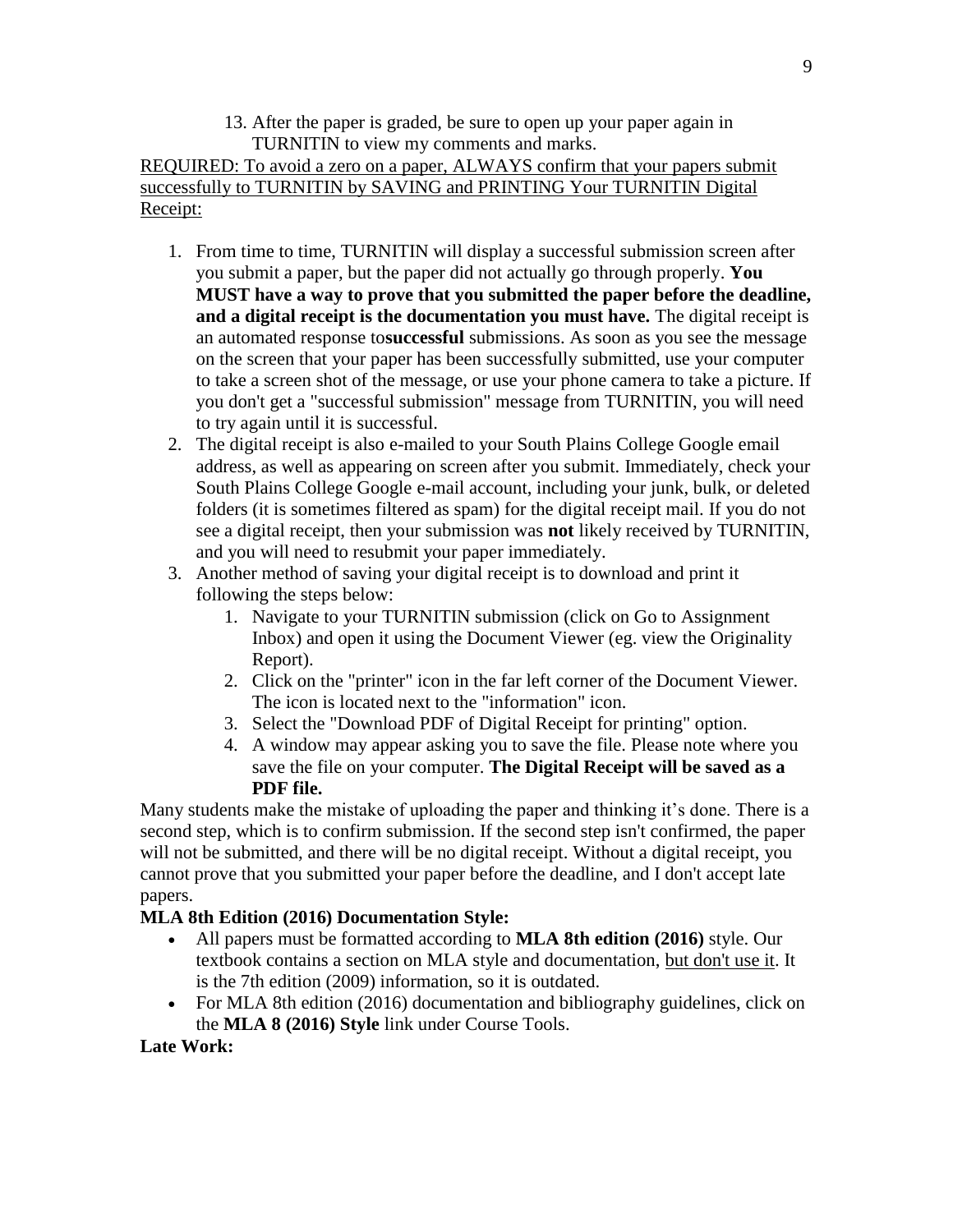When you know you have three whole weeks to finish your assignment but you plan on just doing it all the night before



### *I do not accept late work.*

- You do not receive credit for a late assignment, nor should you ask to take a quiz or exam or submit a paper after the deadline because you have had or do have computer problems. Plan ahead, and do not wait until the last minute to complete weekly assignments. Have alternate computer locations already lined up to use in case you have trouble with your own computer. Our Blackboard course is set up to prevent submission of late assignments, so be sure you complete and submit assignments before the 8 AM deadline each Tuesday.
- **Former students suggest pretending that the weekly deadline is Monday at midnight instead of Tuesday morning at 8 A.M.**
- You may make up a major exam only if you have made contact with me prior to the time of the regular testing and do have a dire circumstance, such as a death in the family. But keep in mind that you normally have at least a week or more within which to take an exam. So plan ahead; if you have to be out of town or at work right when the exam is due, take it earlier in the week.

### Plagiarism and Cheating Policy

"Complete honesty is required of the student in the presentation of any and all phases of course work. This idea applies to quizzes of whatever length as well to final examinations, to daily reports, and to term papers" (*SPC General Catalog*).

- *Cheating:* "Dishonesty of any kind on examinations or on written assignments, illegal possession of examinations, the use of unauthorized notes during an examination, obtaining information during an examination from the textbook, or from the examination paper of another students, assisting others to cheat, alteration of grade reports, illegal entry or unauthorized presence in an office are examples of cheating" (*General Catalog*). Some example of cheating are copying responses from another student's paper or quiz, allowing someone else to take a quiz or exam for you, or receiving help from someone else to complete any quiz, test, or written assignment.
- *Plagiarism*: "Offering the work of another as one's own, without proper acknowledgements, is plagiarism; therefore, any student who fails to give credit for quotations or essentially identical expression of material taken from books, encyclopedias, magazines, and other reference works, or from the themes, reports, or other writings of a fellow student [or another person] is guilty of plagiarism" (*General Catalog*). Some examples of plagiarism are not writing your own papers; copying parts of your papers from others'; not giving proper credit for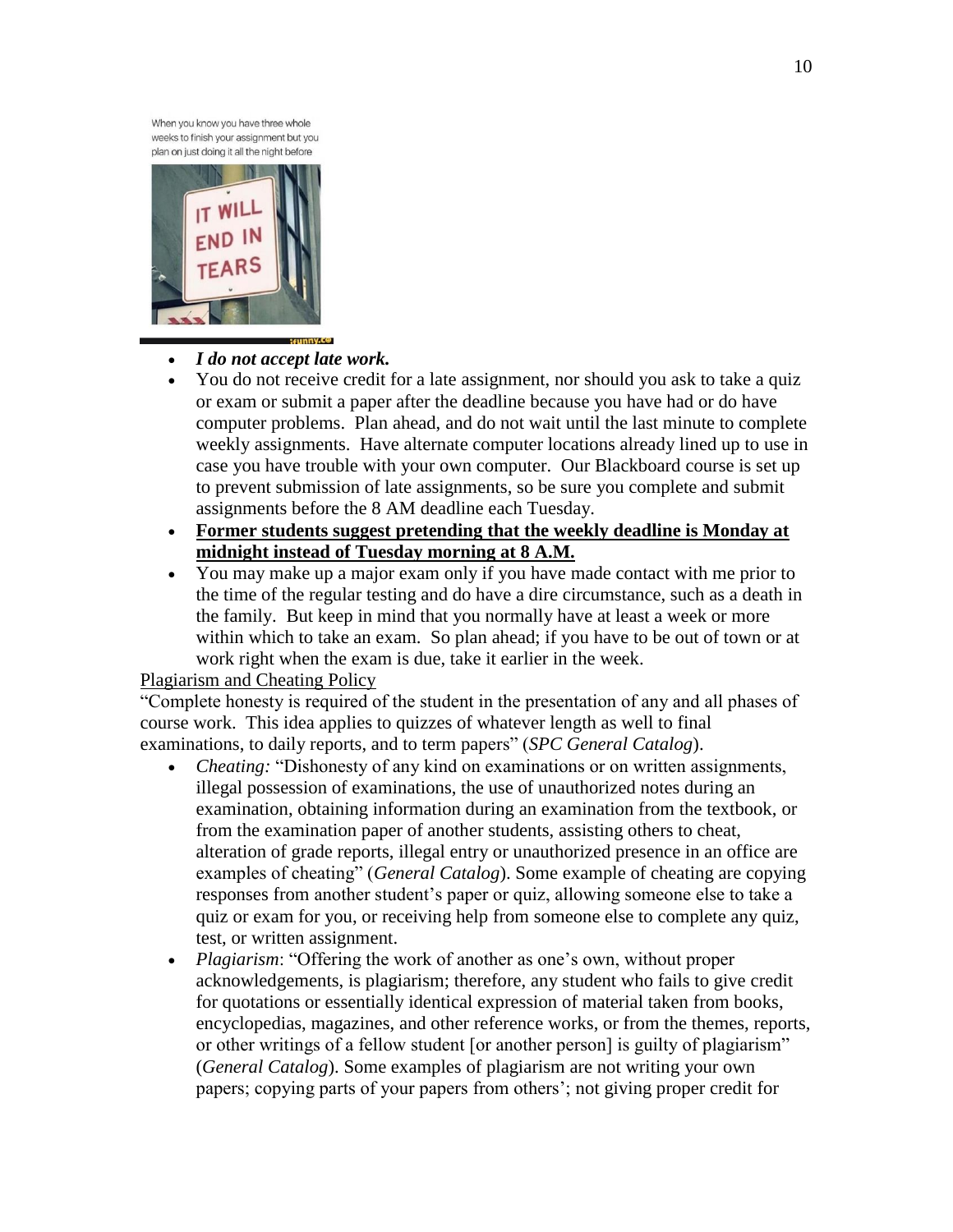source information; not quoting, paraphrasing, or summarizing source material correctly; or not using proper MLA documentation.

 **DO NOT PLAGIARIZE YOUR OWN WORK: If you have taken this ENGL 1302 course with me in a previous semester, you may not submit the same papers you created for the previous course attempt in this current course. In other words, you may not submit the same or a revised version of a paper you wrote when you took my class during a previous semester. Nor may you submit papers for our class that you have written for any other course you have already taken. In other words, you will be expected to write new, original papers for each written assignment you complete this semester. For example, for the character analysis essay, if you wrote about Mathilde Loisel during a previous semester of this course, you will need to choose a different character to analyze for this semester's character analysis.**

If you are involved in cheating or plagiarism on exams, quizzes, papers, or assignments, you will receive a point deduction, or a zero for the assignment, or be dropped from the course with the grade of "F" or "X," at my discretion.

Computer/Internet Issues and Technical Support

- In order to participate in this internet course, you need daily access to a computer with reliable, fast internet access. The SPC Instructional Technology department highly recommends that you use a high-speed internet provider. It will be the best investment you make in your internet course!
- Blackboard is designed to work best with **Mozilla Firefox** browser, so download this browser now and use it every time you access Blackboard to avoid many technical issues.
- Computer or internet connection problems may occur for you at some point this semester. **Understand that it is your responsibility to find alternate computers you may use to submit your work on time***.* Find your alternate resources **now;** do not wait until you suddenly need them! You can find computers in the following places:
- $\bullet$
- o SPC Reese Campus Student Computer Lab (806-716-4666)
- o SPC Levelland Campus Student Computer Lab (806-716-2179)
- o SPC Levelland Campus Library Computer Lab (806-716-2299) this lab is open on Sundays also
- o your local city library
- o restaurants or cafes with free wifi
- o neighbors or friends (line up at least three)
- o other university labs, like Texas Tech
- **For technical support with Blackboard, do not contact me**. Click on the **Help links at the top of each page or under the Course Tools menu. You can also click on the SPC Blackboard Support link under course Tools and look for** the link that says Blackboard Technical Support. Our SPC Blackboard support staff is very knowledgeable and helpful and will be quick to respond.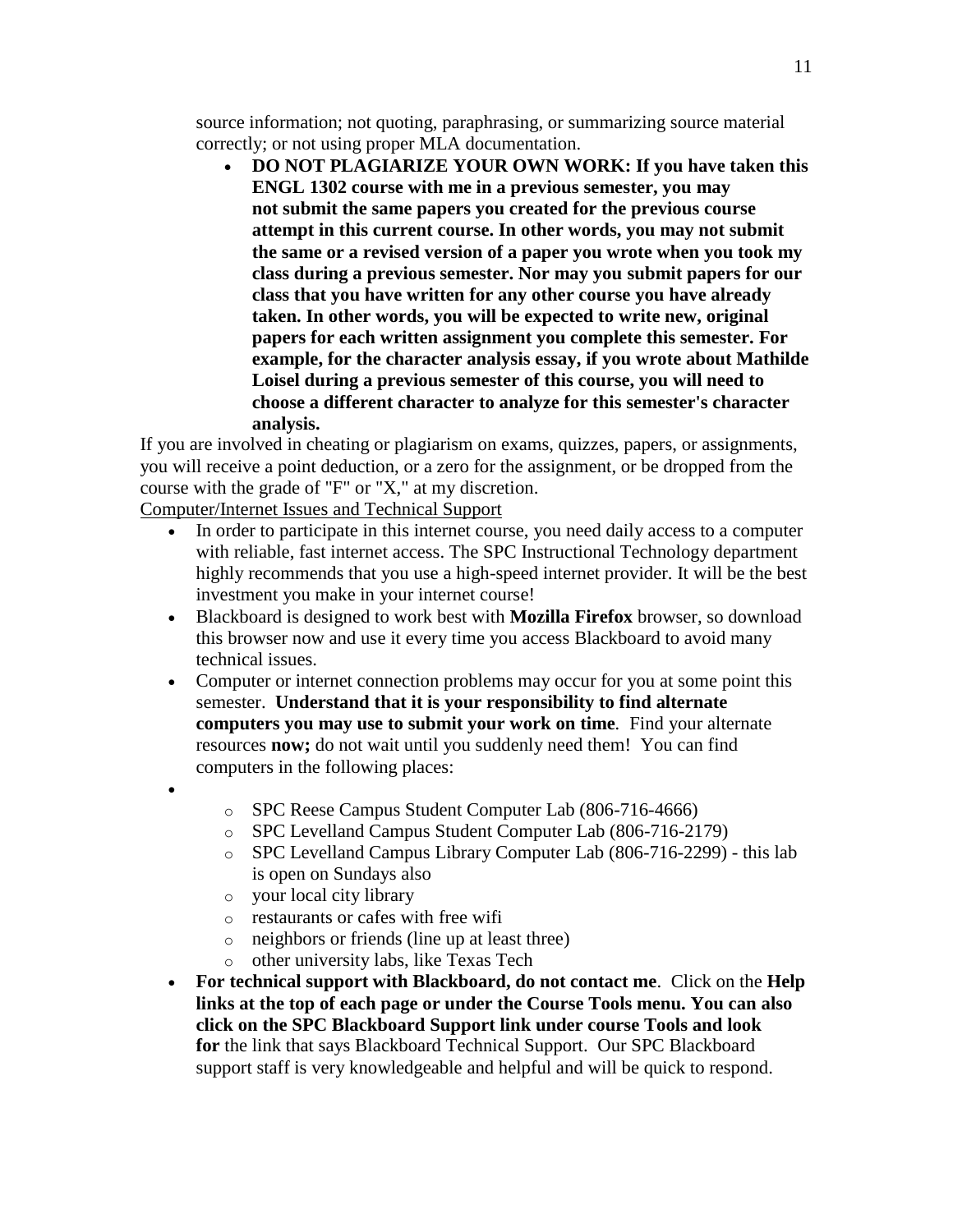Course Attendance

- If you have not submitted any assignments by the  $12<sup>th</sup>$  class day, your access to the course will be blocked and the Registrar's Office will remove you from my class roll.
- I recommend that you access our course at least three times a week to work on the week's assignments. To experience more success, do not procrastinate and attempt to complete a whole week's assignments the day (or night!) before they are due.

How to withdraw from this internet course

- First, check the academic calendar on the [SPC home page](http://www.southplainscollege.edu/) to see when the last day is to drop.
- Click on **Handouts** in our Blackboard course and download and print the **Student Initiated Drop Form**. My signature is already on the form.
- Fill out and sign the form.
- Then you can take the drop form to the SPC Admissions and Records Office at the Levelland, Reese, or Lubbock campus. You must have a picture ID and pay the \$5 fee to complete the drop. Call 806-716-2187 or 806-716-2375 for more information.

If you are not able to come in person to one of the campuses, then you need to submit an email requesting to be dropped to

either [amorin@southplainscollege.edu](mailto:amorin@southplainscollege.edu) or [aruiz@southplainscollege.edu](mailto:aruiz@southplianscollege.edu) and they will work with you. The email should be from your SPC email account and should include a brief statement that you wish to drop and the reason you are unable to come to an SPC campus to accomplish that task. Include your name and the course and section you need to drop.

Student Conduct

- *Be Respectful—*show respect to yourself, your classmates, and your instructor. Be courteous in all of your online communication. Treat others in communication as you wish to be treated. Students who display rude or confrontational behavior will be permanently blocked from the course.
- *Communicate*—if you do not understand the assignment, call or e-mail me, but do so in a timely fashion. For example, if you have questions about a research assignment, do not call or e-mail on the day the assignment is due. Type QUESTION in the subject line of your e-mail so I can find it more easily. I am usually able to respond to e-mails within 24 hours, except on weekends and holidays.
- *Be Conscientious*—give yourself enough time to do each assignment. Waiting until the last minute to take a quiz or exam or write a paper will increase your stress and definitely not produce the best results.
- *Be Studious*—realize that internet courses require a great deal of self-discipline, organization, and self-motivation. You must set aside times each week that you "attend" your internet class. If you plan to "attend" this class only to take quizzes or exams, you will not do as well as you desire. I recommend you access our Blackboard course and work on assignments at least three times a week.

## Disability, Non-Discrimination, Diversity, and Title IX Pregnancy Policies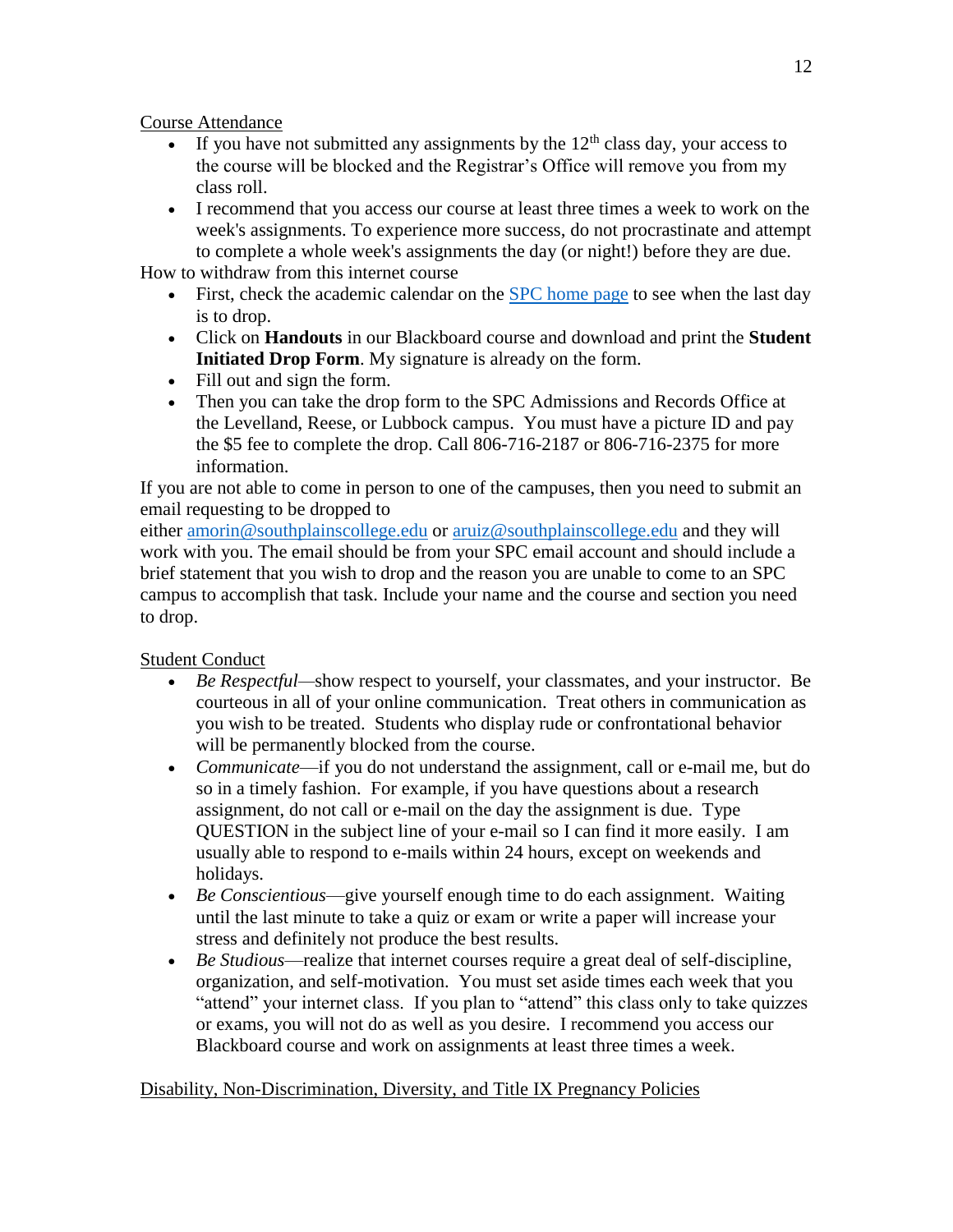### **Note to Students with Disabilities**

 Students with disabilities, including but not limited to physical, psychiatric, or learning disabilities, who wish to request accommodations in this class should notify the Disability Services Office early in the semester so that the appropriate arrangements may be made. In accordance with federal law, a student requesting accommodations must provide acceptable documentation of his/her disability to the Disability Services Office. For more information, call or visit the Disability Services Office at Levelland (Student Health & Wellness Office) 806-716-2577, Reese Center (Building 8) 806-716-4675, or Plainview Center (Main Office) 806- 716-4302 or 806-296-9611. If you have a disability-related need for reasonable academic adjustments in this course, bring me your letter of accommodation from Disability Services Office, and we can privately discuss your specific accommodations.

### **Non-Discrimination Policy**

 I will do my best not to discriminate on the basis of age, color, disability, ethnic background, gender, national origin, race, religion, sexual orientation, or veteran status.

### **Diversity Policy**

• In this class, I will endeavor to establish and support an environment that values and nurtures individual and group differences and encourages engagement and interaction. Understanding and respecting multiple experiences and perspectives will serve to challenge and stimulate all of us to learn about others, about the larger world, and about ourselves.

### **Title IX Pregnancy Accommodations Statement**

 If you are pregnant, or have given birth within six months, under Title IX you have a right to reasonable accommodations to help continue your education. To activate accommodations you must submit a Title IX pregnancy accommodations request, along with specific medical documentation, to the Director of Health and Wellness. Once approved, notification will be sent to the student and instructors. It is the student's responsibility to work with the instructor to arrange accommodations. Contact Chris Straface, Director of Health and Wellness at 806-716-2362 or email cstraface@southplainscollege.edu for assistance.

### Course Calendar Overview

## See **Calendar & Assignments** in the Course Content menu for specific weekly assignments.

Week 1:

- Introduction to Blackboard
- Course Syllabus
- Begin Short Story Unit

Week 2:

• Short Story Unit (cont.)

Week 3:

- Short Story Unit (cont.)
- Short Essay due
- Introduction to SPC Library